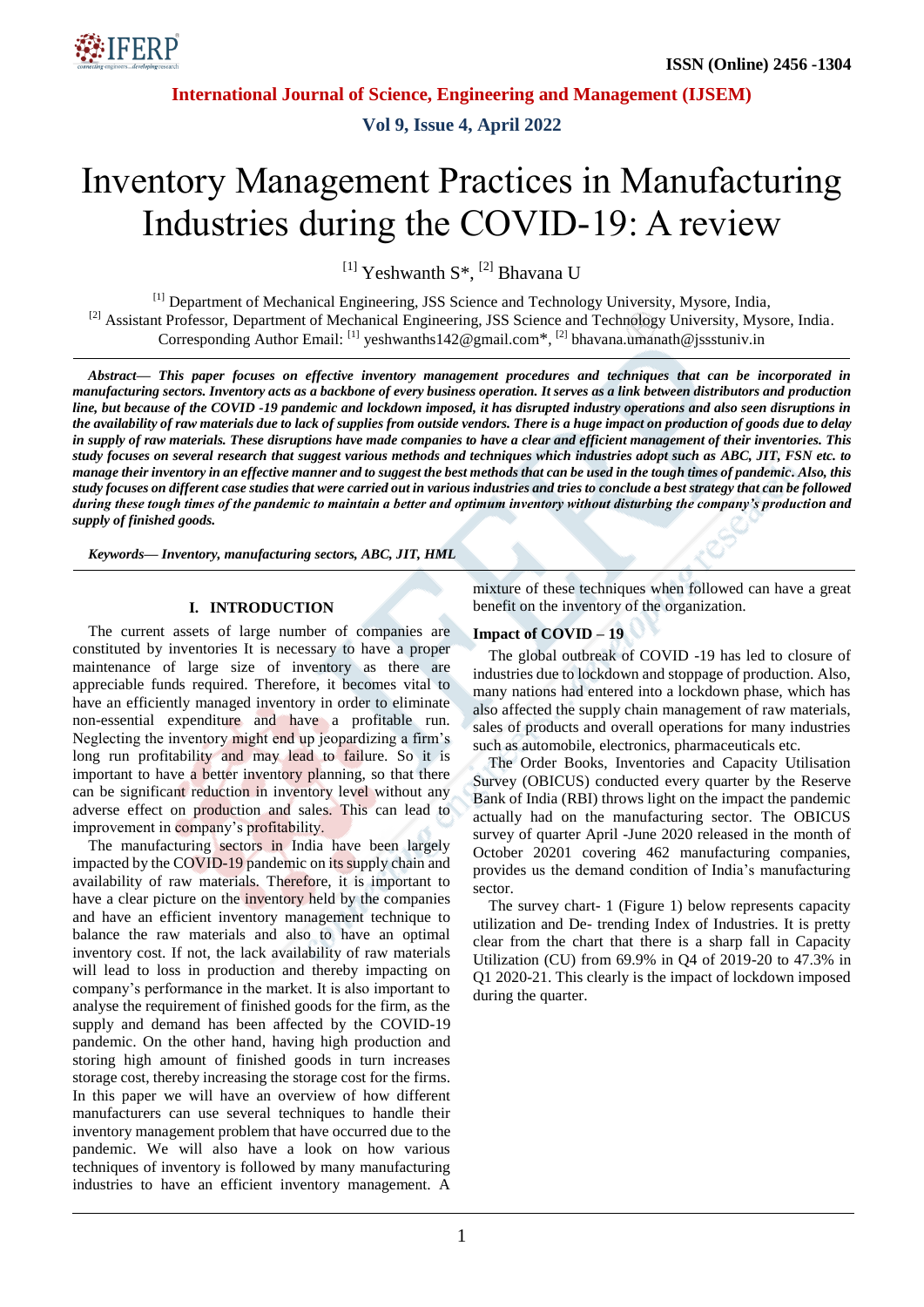

**Vol 9, Issue 4, April 2022**



**Figure 1 :** Capacity Utilisation (CU) and De-trended IIP (Manufacturing)

#### *Source*

*[https://www.rbi.org.in/Scripts/PublicationsView.aspx?id=20650#:](https://www.rbi.org.in/Scripts/PublicationsView.aspx?id=20650#:~:text=The%20survey%20covered%20671%20manufacturing%20companies.&text=At%20the%20aggregate%20level%2C%20CU,per%20cent%20a%20year%20ago.) [~:text=The%20survey%20covered%20671%20manufacturing%20c](https://www.rbi.org.in/Scripts/PublicationsView.aspx?id=20650#:~:text=The%20survey%20covered%20671%20manufacturing%20companies.&text=At%20the%20aggregate%20level%2C%20CU,per%20cent%20a%20year%20ago.) [ompanies.&text=At%20the%20aggregate%20level%2C%20CU,per](https://www.rbi.org.in/Scripts/PublicationsView.aspx?id=20650#:~:text=The%20survey%20covered%20671%20manufacturing%20companies.&text=At%20the%20aggregate%20level%2C%20CU,per%20cent%20a%20year%20ago.) [%20cent%20a%20year%20ago.](https://www.rbi.org.in/Scripts/PublicationsView.aspx?id=20650#:~:text=The%20survey%20covered%20671%20manufacturing%20companies.&text=At%20the%20aggregate%20level%2C%20CU,per%20cent%20a%20year%20ago.)*

The chart  $-2$  (figure 2) shows the growth in new orders received. It is quite evident from the chart that manufacturing companies received lower order during Q1: 2020-21 compared to previous quarters.



**Figure 2:** Growth in New Orders (%)

#### *Source:*

*[https://www.rbi.org.in/Scripts/PublicationsView.aspx?id=20650#:](https://www.rbi.org.in/Scripts/PublicationsView.aspx?id=20650#:~:text=The%20survey%20covered%20671%20manufacturing%20companies.&text=At%20the%20aggregate%20level%2C%20CU,per%20cent%20a%20year%20ago.) [~:text=The%20survey%20covered%20671%20manufacturing%20c](https://www.rbi.org.in/Scripts/PublicationsView.aspx?id=20650#:~:text=The%20survey%20covered%20671%20manufacturing%20companies.&text=At%20the%20aggregate%20level%2C%20CU,per%20cent%20a%20year%20ago.) [ompanies.&text=At%20the%20aggregate%20level%2C%20CU,per](https://www.rbi.org.in/Scripts/PublicationsView.aspx?id=20650#:~:text=The%20survey%20covered%20671%20manufacturing%20companies.&text=At%20the%20aggregate%20level%2C%20CU,per%20cent%20a%20year%20ago.) [%20cent%20a%20year%20ago.](https://www.rbi.org.in/Scripts/PublicationsView.aspx?id=20650#:~:text=The%20survey%20covered%20671%20manufacturing%20companies.&text=At%20the%20aggregate%20level%2C%20CU,per%20cent%20a%20year%20ago.)*

The chart  $-3$  (Figure 3) represents inventory to sales ratio. The effect of fall is however sharper than the RMI and FGI. As a result, the inventory to the sales ratio has increased in the quarter.



**Figure 3** : Inventories to Sales Ratios (%)

**Source** : *Source* : *<i>Source* :

*[https://www.rbi.org.in/Scripts/PublicationsView.aspx?id=20650#:](https://www.rbi.org.in/Scripts/PublicationsView.aspx?id=20650#:~:text=The%20survey%20covered%20671%20manufacturing%20companies.&text=At%20the%20aggregate%20level%2C%20CU,per%20cent%20a%20year%20ago.) [~:text=The%20survey%20covered%20671%20manufacturing%20c](https://www.rbi.org.in/Scripts/PublicationsView.aspx?id=20650#:~:text=The%20survey%20covered%20671%20manufacturing%20companies.&text=At%20the%20aggregate%20level%2C%20CU,per%20cent%20a%20year%20ago.) [ompanies.&text=At%20the%20aggregate%20level%2C%20CU,per](https://www.rbi.org.in/Scripts/PublicationsView.aspx?id=20650#:~:text=The%20survey%20covered%20671%20manufacturing%20companies.&text=At%20the%20aggregate%20level%2C%20CU,per%20cent%20a%20year%20ago.) [%20cent%20a%20year%20ago.](https://www.rbi.org.in/Scripts/PublicationsView.aspx?id=20650#:~:text=The%20survey%20covered%20671%20manufacturing%20companies.&text=At%20the%20aggregate%20level%2C%20CU,per%20cent%20a%20year%20ago.)*

In a study published on April 2020(Rakesh Kumar)2, the author speaks about how the March 2020 lockdown imposed has led to an unexpected shutdown and how many companies and factories were unprepared to face a lockdown. Also, the author throws light on how many different sectors, especially in East Asia were disrupted by the rupture in international supply chain. For example, a shortage of parts coming from China has forced Korea carmaker Hyundai to shut all its car plant in Korea. The Japanese firm Nissan closed a factory in Japan temporarily. This study also shows how supply chain management was impacted. A questionnaire was developed and was shared through online platforms. The response obtained was as follows –

When asked about export product, about 78.45 replied that the export product orders were either suspended or scaled down. When asked about import products, around 90.7% replied that import products were either suspended or scaled down. This data shows the impact the lockdown due to COVID – 19 on the supply chain management. This disruption of supply chain in turn impacts the inventory of the firms.

Another study published (PWC.com)3 shows how COVID-19 has affected across manufacturing value chain including issues with securing of raw materials, spare parts and machinery orders. Also, this study states that the production of finished goods has declined with the disruption of supply chain, also impacting inventories of numerous manufacturing firms. The disruptions of raw materials are mainly due to two reasons  $-1$ ) Due to shutdown of industries due to lockdown, 2) Due to strict restriction laws imposed by U.S and many other countries to stop export of raw materials to other nations. This disruption in supply chain have lowered industry's inventories and thereby leading to plant shutdown due to shutdown of operations and productions.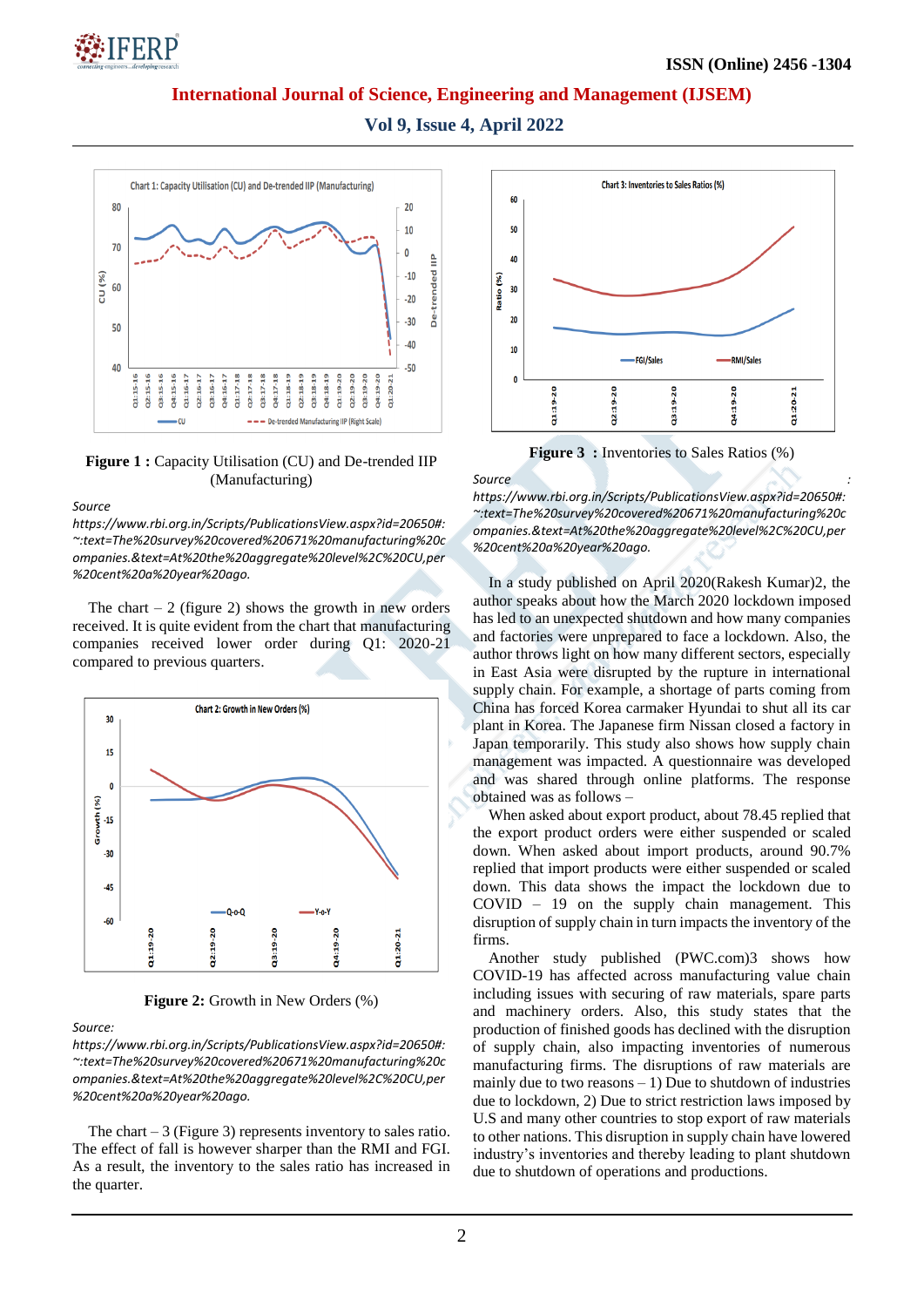

# **Vol 9, Issue 4, April 2022**

The above data and case studies show us how the pandemic has affected many fields of industrial operations. Manufacturing industries have taken a serious hit and it is important for these industries to have optimum operations. Therefore, this paper mainly focuses on the effective inventory management technique that industries can follow during the tough times to have an efficient operation.

#### **II. PROCEDURE FOR PAPER**

Literature review is a time-consuming process, many related research papers were analysed and we went through following stages for selecting proper set of literature.

#### **Stage 1) Source**

The primary source for searching literatures was through online resources such as Google scholars, various other websites such as IEEE, IJISRT, IRJET and many more. Discrete key terms were used in searching suitable literature.

#### **Stage2) Identification**

Numerous research papers were analysed and based on the year of publication. Papers post 2011 were selected and analysed.

#### **Stage3) Selection of literature.**

The identified papers were examined in detail and 15 different literatures were selected for the literature review under the guidance of our guide whose experience lie in the field of engineering management and operations research.

#### **III. LITERATURE REVIEW**

#### **MasakhaliaOuma Christopher (2014)<sup>4</sup>**

In a survey of a public sector in Nakura County, Kenya, MasakhaliaOuma Christopher (2014) found the role of every level of the organisation in successful implementation of IMIS (Inventory Management Information system) is very important. Training and business process re-engineering, lean management and top management support played major role in successful implementation of IMIS. Ouma also recommends more effective waste management necessary for strengthening inventory process.

#### **Vignesh Ravichandran (2015)<sup>5</sup>**

The author here writes about the Kanban system and its advantages of implementing them. The paper focuses on a pressure vessel manufacturing facility. The facility saw stoppage of production line due to non-availability in raw material. The facility had subcontracted inventory raw materials. The plant was unable to meet the demand of its customers due to frequent halt n production. The organisation faced difficulty in tracking of raw material. These problems were addressed using Kanban system. Kanban means signboard, which is a Japanese manufacturing system which relates through use of instruction card. Post implementation of Kanban system there was suitable raw materials available and frequent production stopping was avoided. Before implementing Kanban, the withdrawal of inventory from the

subcontractor was done in random lot. Also, over and underproduction was observed. However, after the implementation of Kanban the withdrawal of inventory was in a fixed lot and due to good availability of raw material the underproduction or over production problems were overcame. After Kanban the inventory turnover ratio improved from 2% to 6%.

This study overall shows the importance of Kanban system in pressure vessel manufacturers. This system when expanded to other manufacturing industries, can help in improving inventory management.

## **Rudolf Kampf (2016)<sup>6</sup>**

This paper focuses on inventory of an automotive industry in Slovakia and focuses on a better inventory management using the concept of ABC analysis. Here the industry focuses on manufacturing wide range of special tools, single purpose machine and technology components. The jigs designed for use in automotive industry, consist of around 14 components which was classified as A based on ABC analysis. Hence the A category materials were subjected to research. There were findings that showed inconsistency between the definite consumption and the quantity of materials purchased on an average every month. As a consequence of this inconsistency there was a highly unwanted proportion of capital tied up to inventories. A system was proposed where reorder point was indicated. If inventory level is dropped below this, then an order has to be placed. When comparison made between order placed in paste with that of the new system it was observed that the ordered quantity can be reduced which in turn can help the firm in releasing capital funds for other requirements.

#### **Dieode CastroFettermann (2016)<sup>7</sup>**

This paper focuses on finished goods inventory in a small electronic sector company. The study focuses on the problems the company faced such as loss in order, insufficient availability in raw material stock, problem scheduling of production and lack availability of reliable data. Only finished goods products that were produced in accordance of make - to- order (MTO) were selected. Among the MTO products, based on ABC analysis products with high revenues were selected, which can be classified as A group of products. Historical data were collected from company ERP system which include details of raw materials like name of raw material, raw material code, quantity used, billed amount, cost of raw material, and average selling price were collected. With these data demand forecast were conducted which were used for making a proper production planning.

Demand forecasting, the classification of criticality and the design of target stock level were observed by changing inventory information system on a quarterly basis. The database is fed with the stock planning that is used in keeping track of service level attained for the outcomes. This ensures repeated checking among products with monitored MTS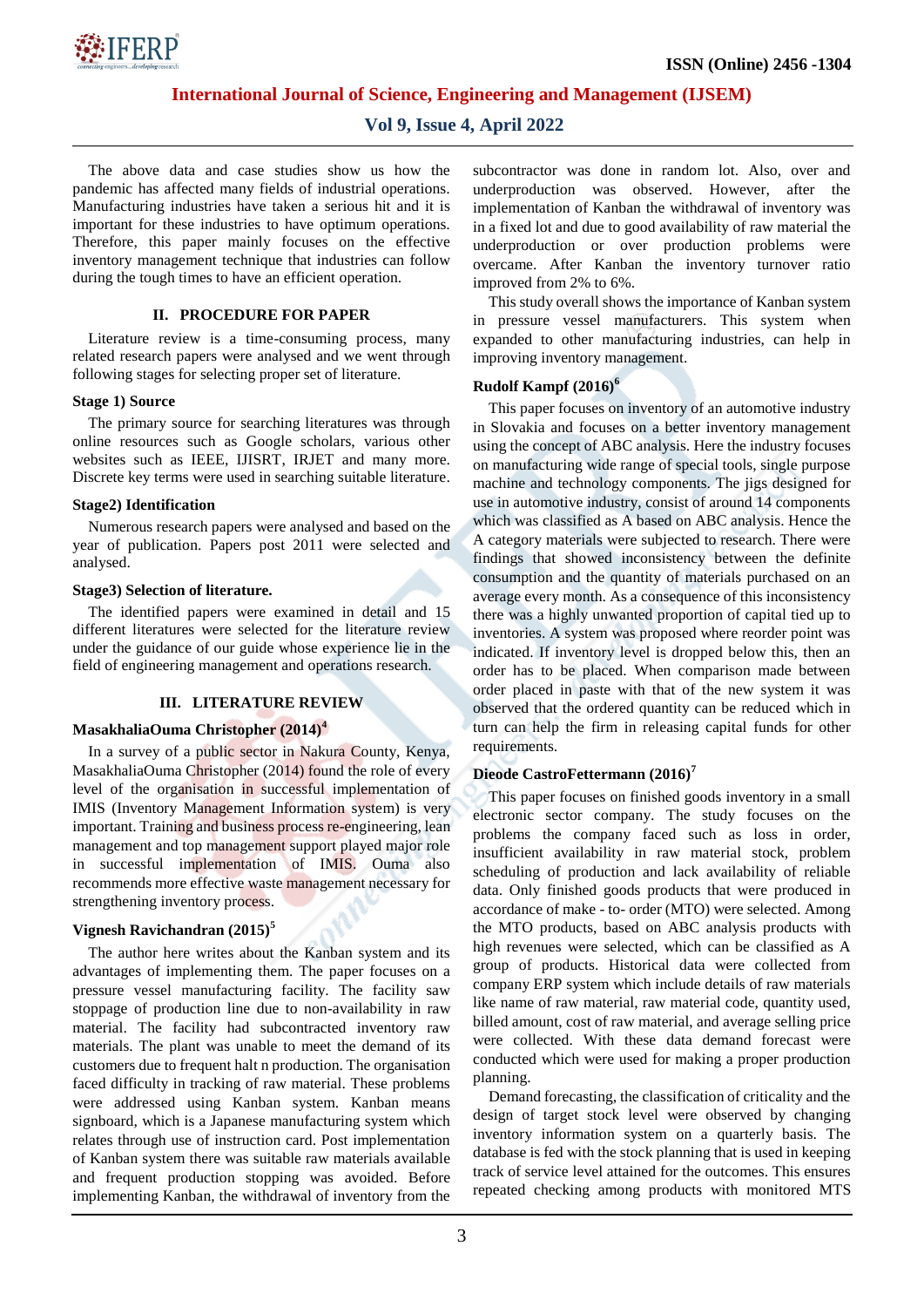

## **Vol 9, Issue 4, April 2022**

strategy whether there is shortage of finished products for customer delivery. Applying such strategies has helped the firm to organize and plan its production schedule and have better decision to manage inventory levels.

#### **Vivek Kumar(2017)<sup>8</sup>**

This paper explored the complications in inventory management and thrive the purchasing strategy in Lorman Technology Pvt. Ltd. Bangalore. The author uses the previous inventory data for his study. After analysing the relationship between purchasing activities and inventory level control, they found out issues like the gradual increase in non-active raw material cost due to undefined purchasing management system. Also, there were issues in keeping down capital investment in inventories, excessive carrying cost was also observed. They used ABC analysis and JIT (just in time) approach to overcome the issues.

#### **Megha .B Kaloji (2018)<sup>9</sup>**

This is a study that focuses on inventory of a Foundry industry. The author shows the impact of Economic Order Quantity (EOQ) in efficiently managing the inventory. Economic Order Quantity is a purchase quantity that can minimise the total holding costs and ordering costs of an inventory. Various raw materials were analysed and their Economic order Quantity was planned accordingly and specific reorder quantity was given. This ensured optimum procurement and maintain good stock level with less inventory holding cost.

## **NazarSohail (2018)<sup>10</sup>**

NazarSohail, Tariq Hussain sheikh (2018) observed the importance of precise recording of ready to ship goods. This includes adding the newly produced goods(goods that have completed production) to the total and removing the recently shipped goods. Also for the returned goods under company's return policy there is another group within finished goods inventory for accounting them. Also, the EOQ calculated suggests to obtain inventory requirement on frequent basis. Accurate record keeping of inventory helps in better process of information to sales team about availability.

# **Hong Wai Tan(2018)<sup>11</sup>**

Hong Wai Tan identify that the firm was lacking in identifying aggregate perspective in overall waste in product flow over an entire operation, waste was observed in handling of materials during work in progress inventory, inconsistency was observed in each shop floor with respect to Work In Progress inventory for sub part. After implementing different lean methods, they find optimal solution for this problem that by using VSM (value stream mapping) technique they can overcome the problems to certain extent.

## **Muchaendepi W(2019)<sup>12</sup>**

Muchaendepi W, Mbohwa C., HamandisheT.,Kanyepe J studied the Inventory Management practices and its Performance on SMEs in the Manufacturing Sector of Harare

were identified (2019). The study findings implies that a total majority of 70% of the respondents indicated that SMEs in the manufacturing sector of Harare used JIT (Just in Time) method of inventory management process in managing their inventories. The study also shows that a combined majority of 93% of the respondents agreed that inventory management strategies had a positive impact on the financial performance of SMEs. They agreed that if a proper method is put into place, it can increase the profit for the SME.

## **SupakornLimkhunthamma (2019)<sup>13</sup>**

SupakornLimkhunthamma, RakkiaRojkunyapom, Jantanasansook, Sasiuranphoolsawat observed in ZZZ Printed Circuit Board manufacturing company that the storage system found difficulty with the raw materials. To overcome this, they carried out FSN analysis and rearranging the warehouse layout. After this they observed following improvement: Storage time was reduced from 37.47 to 27.07 minutes, Operators were reduced from 2 to 1, average volume of raw materials kept outside the warehouse was reduced from 14.40 to 11.16 cubic meters  $(22.50\%)$ , the process of raw materials storage was reduced from 9-6 steps (33.33%).

## **SakulthipPrajaksuwithee and ParamesChutima (2019)<sup>14</sup>**

This paper examined the existing inventory management system for a flexible printed circuit board manufacturer in Thailand. Here the materials where initially classify based on ABC analysis in a combined criterion of classification. They found out the serious issues especially on excessive inventory and later adopted new inventory technique - Replenishment Quantity Policy. The results showed that a total savings of approximately 262.03 million baht of the total inventory cost were able to make in comparison with the existing one. For better inventory, there were redesign made in inventory procedure and documentation by analysing Class AAA materials and also demand pattern were analysed by the use of the Holt - Winters exponential smoothing technique and the Autoregressive Integrated Moving Average technique (ARIMA). Also, the order for raw material will be placed when the stock falls below reorder point.

## **Pragati Jadhav (2020)<sup>15</sup>**

In this paper the author examines ABC and HML analysis in an assembling business of India. The raw materials were classified by ABC and HML (High, medium, low) analysis. Major difference between these two classifications is, ABC classification is based on yearly consumption and HML analysis is based on their unit cost. Post classification results were analysed and conclusions were made - From the ABC analysis of assembling organization, A sort things have more yearly utilization costs so here 2 things have characterized under A class out of 10 things and just A sort things have more yearly utilization costs and make more Inventory coming up. So Economic Order Quantity and re-request level will be determined for these A kind things consequently diminish Inventory and yearly utilization cost. HML analysis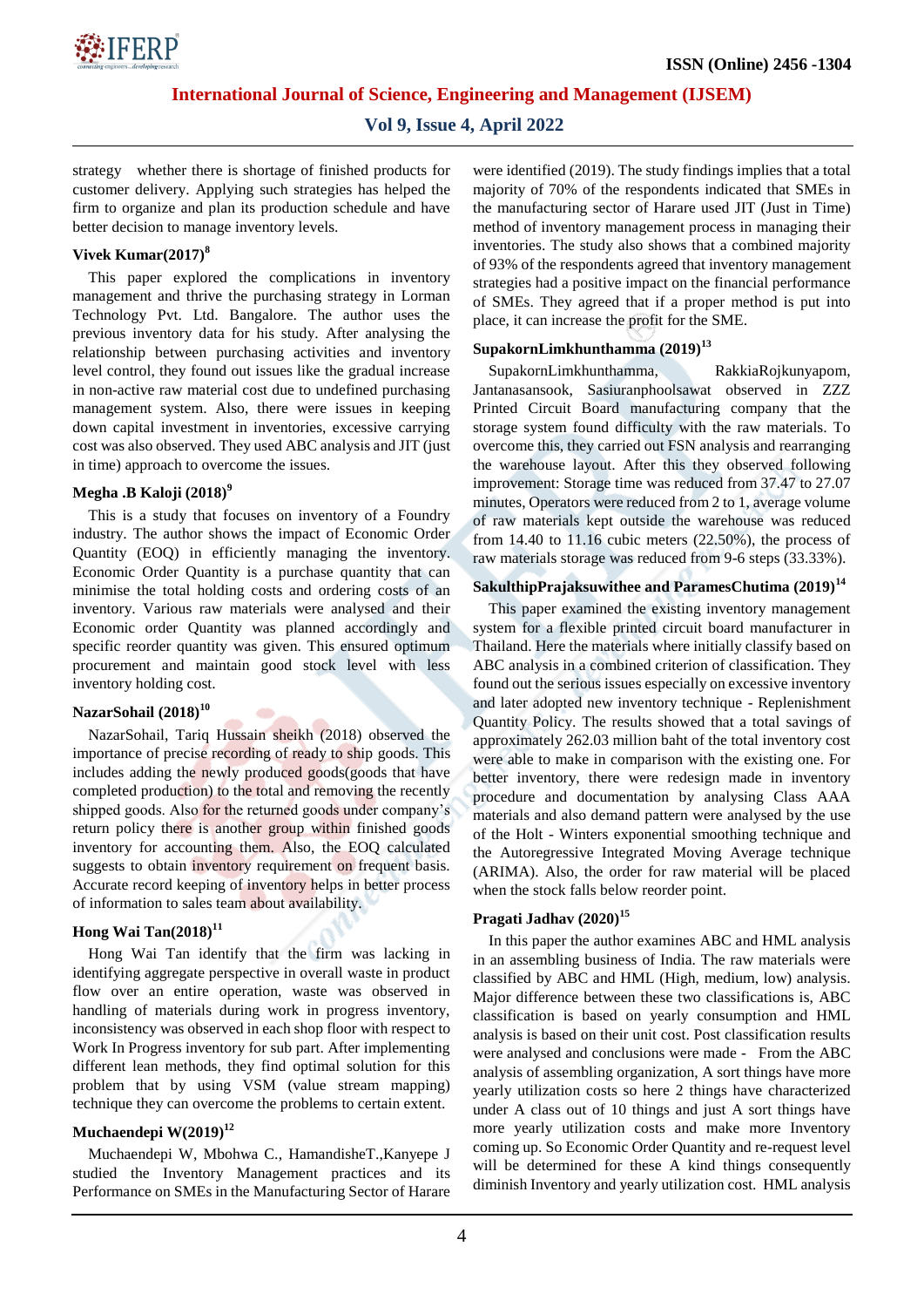

# **Vol 9, Issue 4, April 2022**

is as like ABC examination, which implies that  $H \& M$  things ought not to be requested more than the necessary amount.

# **Ravi Arora (2020)<sup>16</sup>**

The report examines the ability of Kanban in the inventory management and the manufacturing processes. Kanban is a system used for scheduling in lean manufacturing. Kanban is popularly known as the Toyota nameplate system.

The focus of this paper is to briefly outline the pros and cons of implementing the Kanban system in an electric motor manufacturing company and define the theoretical and practical reasons behind these results. Also, this paper provides process in implementing Kanban. The advantages of implementing KANBAN in this review is – improve flexibility, increase in efficiency, improved ability of team to focus, improvement in continuous delivery to customers, elimination of waste in various process. The use of these systems can be further extended to PCB manufacturing firms accordingly.

## **Alok Kumar (2020)<sup>17</sup>**

This research titled Sustainable Operations and Computers discusses the different operations and supply chain angle for handling disruptions during the pandemic like situation. Different recommendations are given or different operational domains. In supply chain and logistics domain, the author suggests on Digital Supply Networks (DNS) which can help in end – to -end visibility, collaboration and responsiveness of supply chain and logistics. Also, the author suggests the inclusion of robots and automated guided vehicle that can reduce human intervention in managing inventories and warehouse. This ensures better management of inventory and also avoids the spread of virus. More focus should be given on developing manufacturing network strategy that can fit into alternate sources of raw materials.

# **PorntepKaewchur (2021)<sup>18</sup>**

This study focuses on the inventory management factors affecting the competitive advantage. In this study quantitative data were collected from 280 small and medium companies from in Thailand. The author studied 3 factors mainly information technology, inventory control system and inventory control practices and their impact on competitive advantages.

The competitive advantage here refers to creating values that are unique and higher compared to your business challenges. Competitiveness focuses on 3 main components – 1) Price, 2) Quality and 3) Delivery.

The analysis done in this research states that the information technology had no impact on competitiveness. This is because in spite of use of Information technology, the effective operations cannot be performed without guideline for inventory practice to be profitable. But the author concludes that information technology had a major role in inventory control practices. Information technology played a role in accurate resourcing of material, selection of low-cost material and to find raw materials in real time. In return inventory control practices impacted the competitiveness; this is because inventory control practices focused more on cost managing and profit availability. This helped in gain on competitive advantage. Next factor noted was inventory control system. Here inventory control system helped in focusing quality and delivery time. This helped in reducing cycle time and also in delivering finished goods efficiently.

# **IV. SUMMARY OF LITERATURE REVIEW**

From the literature review above, we have come across diverse inventory management methods that several organisations related to manufacturing sectors have followed. Also, we have come across inventory management techniques followed by other industries such as automotive industries, where many similar methods such as ABC analysis and JIT (Just in Time) were followed. Other methods such as FSN analysis (Fast moving, slow moving and Non-moving) was used to overcome storage of raw materials. This analysis further helped in reduction of man power for the management of inventory.

Mixture of two methods can also be helpful in efficient inventory management. Other research published showed us how classification of materials under ABC and HML analysis can improve in a better material management and better raw material classification. Other methodology that was seen was Kanban. This paper speaks about advantages pf implementing Kanban in inventory of electric motor manufacturers. The advantages noted were: flexibility reduction of wasted work and increased productivity.

Other methods such as demand forecasting can help in improving better material planning of inventory. These inventory management techniques can be extended to PCB manufacturing firm, which in turn can help in better and efficient inventory management. Further these techniques can help during uncertain times of pandemic and can lead us to have a better inventory management to overcome any shortage of supply of raw materials.

## **V. CONCLUSION AND FUTURE SCOPE**

This study shows inventory management techniques followed by variety of industries. Numerous papers were analyzed based on different years of publications and diversified methods followed.

Inventory management techniques such as ABC, JIT, HML etc were come across. These methods were followed by PCB manufacturers and manufacturing sectors of various fields. During tough times of lockdown imposed due to COVID-19, operating inventories by using a mixture of these methods can help in having an efficient inventory system. Such as using ABC analysis for classifying items and use of JIT to procure materials which are easy and quick to get can help in better management of inventory and also help in better storage availability for high-risk materials.